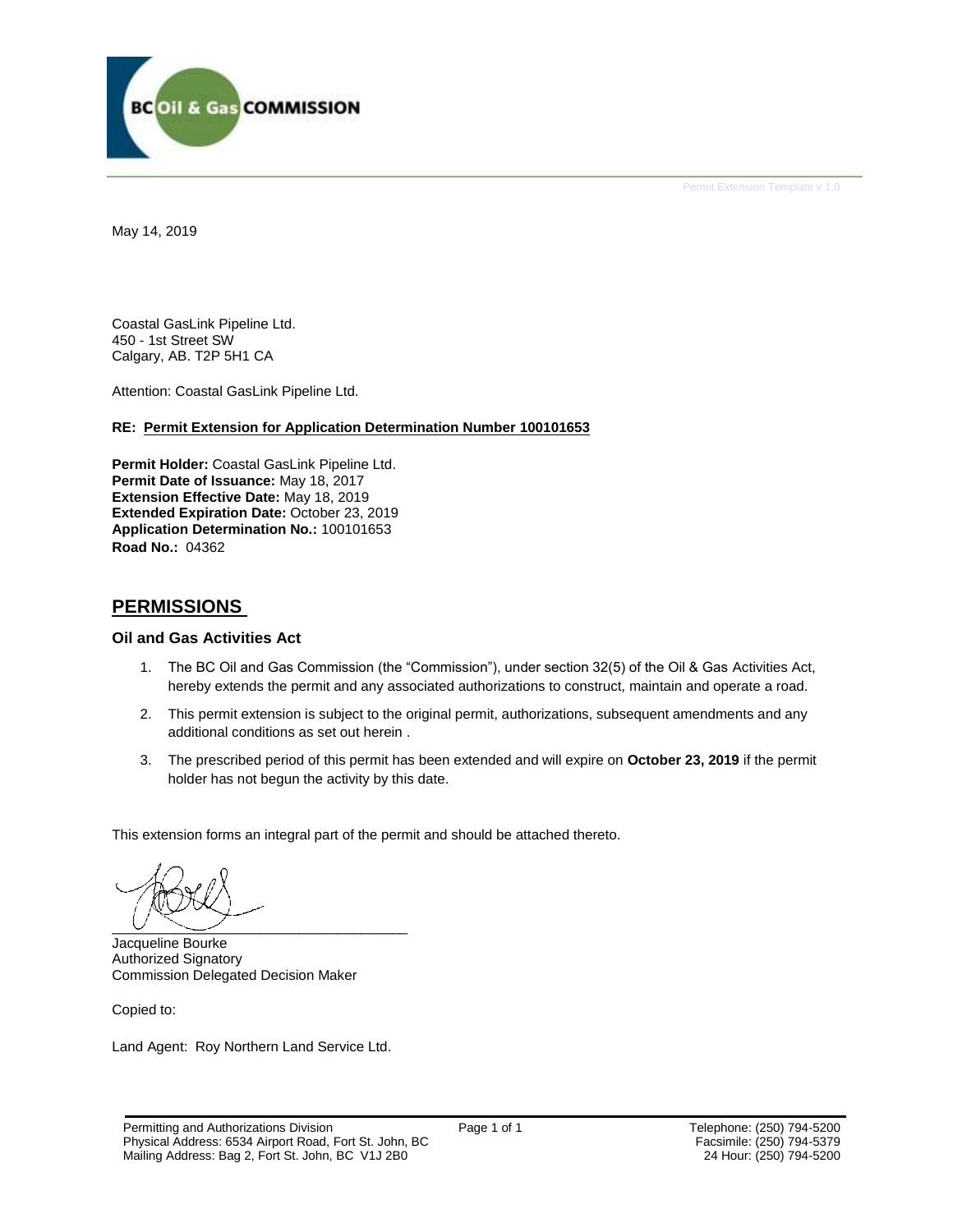

Correction v 1.0

June 21, 2017

Coastal GasLink Pipeline Ltd. 450 - 1st Street SW Calgary AB T2P 5H1

Attention: Coastal GasLink Pipeline Ltd.

### **Re: Correction of Application Determination Number 100101653**

**Permit Holder:** Coastal GasLink Pipeline Ltd. **Date of Permit Issuance:** May 18, 2017 **Date of Correction:** June 21, 2017 **Application Determination Number**: 100101653

The BC Oil and Gas Commission hereby corrects the permit identified and dated above as follows:

- Add the missing condition under the section **Clearing**
	- Any waste assessments applied under the Master Licence to Cut are subject to the merchantability specifications and monetary waste billing requirements in the Provincial Logging Residue and Waste Manual specific to the region associated with the Cutting Permit authorization.

The Permit Holder must comply with any permissions, authorizations, approvals and conditions set out in the original permit, any subsequent amendments to the permit and any additional corrections as set out herein.

This letter forms an integral part of your permit and should be attached thereto.

andrea on

Andrew Osmond Authorized Signatory Commission Delegated Decision Maker

Copied to:

Land Agent – Roy Northern Land Service Ltd. First Nations – Saulteau First Nations, McLeod Lake Indian Band, West Moberly First Nations Ministry of Forests District Office – (DPC) Peace Natural Resource District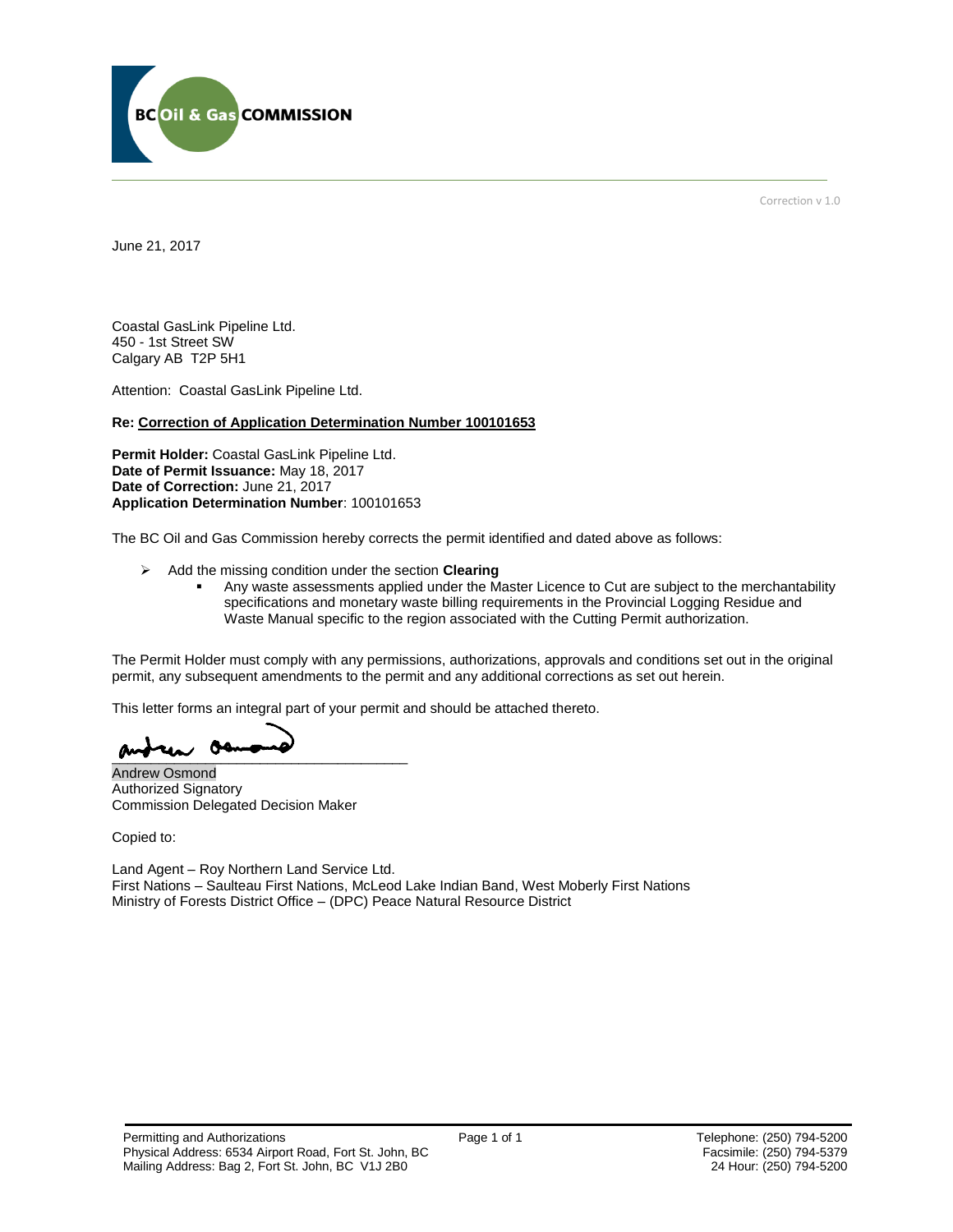

OGAA Permit Template v 3.6

May 18, 2017

Coastal GasLink Pipeline Ltd. 450 - 1st Street SW Calgary, AB. T2P 5H1 CA

[Attention:](file://///bcogc/shares/P&A%20Review%20&%20Determination/AMS%20PERMITS/AD100101663/100101663%20DRAFT%20PERMIT.docx%23permit_hoverhint) Coastal GasLink Pipeline Ltd.

### **RE: Determination of Application Area Number 100101653**

**[Permit Holder:](#page-2-0)** Coastal GasLink Pipeline Ltd. **[Date of Issuance:](#page-2-0)** May 18, 2017 **[Effective Date:](#page-2-1)** May 18, 2017 **[Application Submitted Date:](#page-2-0)** February 24, 2017 **[Application Determination Number](#page-2-0)**: 100101653 **Approved Disturbance Footprint:** 1.422 ha

## **ACTIVITIES APPROVED**

<span id="page-2-1"></span>**[Segment No.:](https://bi.bcogc.ca/Application%20Processing/Interactive%20Reports/(BIL-041)%20AMS%20Decision%20Summary.aspx) 1** 

# **GENERAL PERMISSIONS, AUTHORIZATIONS and CONDITIONS**

## **PERMISSIONS**

### **Oil and Gas Activities Act**

- <span id="page-2-0"></span>1. The BC Oil and Gas Commission, under section 25 (1) of the *Oil and Gas Activities Act*, hereby permits the Permit Holder referenced above to carry out the following activities subject to the conditions contained herein, any applicable exemptions and authorizations:
	- a) To construct, maintain and operate an oil and gas road as detailed in the Activity Details tables below.
- 2. The permissions and authorizations granted under this permit are limited to the area identified in the spatial data submitted to the Commission in the permit application as identified and dated above; herein after referred to as the 'activity area'.

### **Petroleum and Natural Gas Act**

- 3. Pursuant to section 138(1) of the *Petroleum and Natural Gas Act,* the Permit Holder is permitted to enter, occupy and use any unoccupied Crown land located within the activity area to carry out the oil and gas activities and related activities permitted, or authorized herein.
	- a) The permission to occupy and use Crown land does not entitle the Permit Holder to exclusive possession of the area.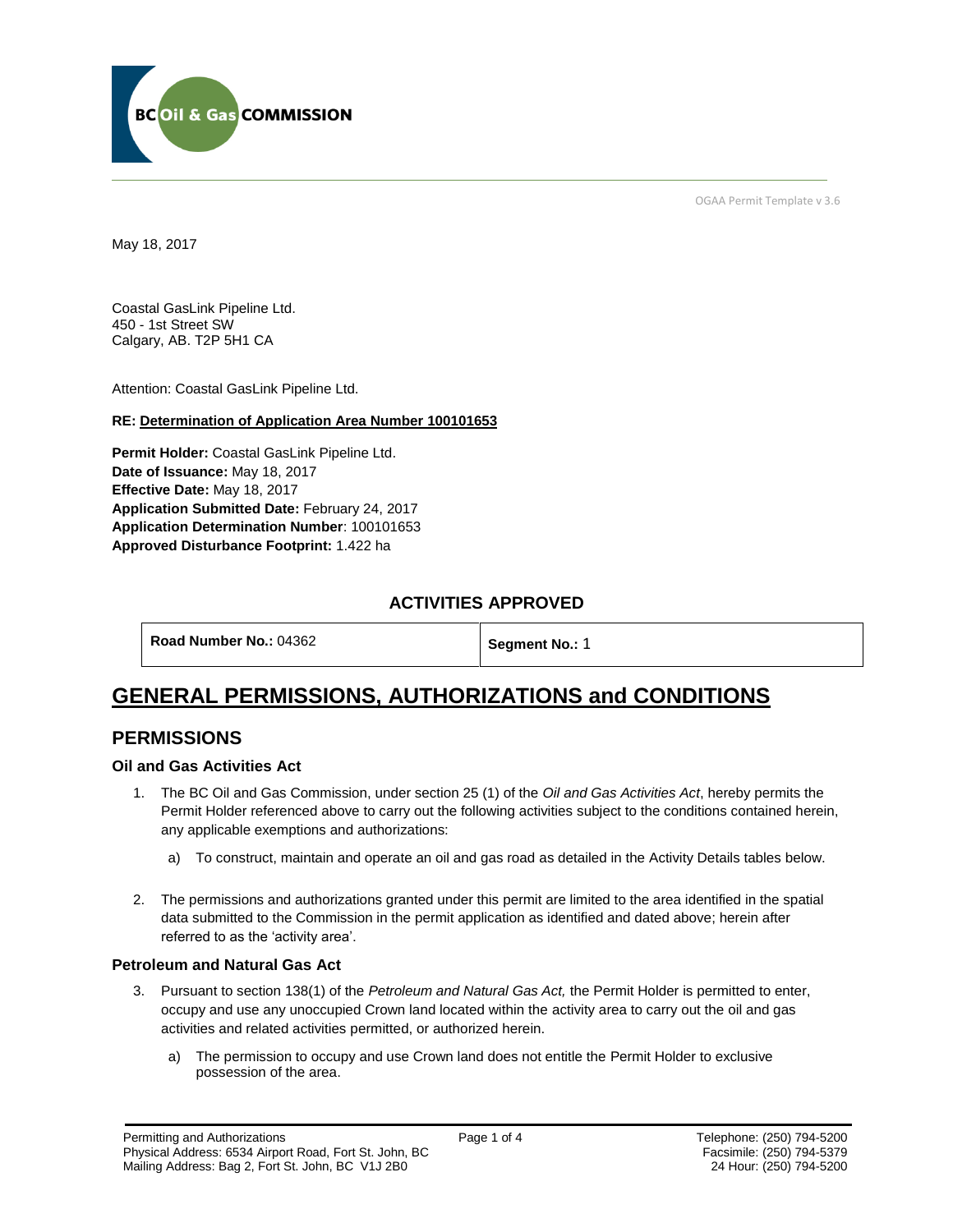- Application Determination number: 100101653 Date Issued: May 18, 2017
	- b) The total disturbance within the activity area must not exceed the total approved disturbance footprint as referenced above.

### **AUTHORIZATIONS**

### **Forest Act**

2. The Commission, pursuant to section 47.4 of the *Forest Act*, hereby authorizes the removal of Crown timber from the activity area under the cutting permits associated with the Master Licence(s) as follows:

> **[Master Licence to Cut No.:](#page-2-0)** M02340 **[Cutting Permit No.:](#page-2-0)** 35 **[Timber Mark No.:](#page-2-0)** MTC093

**[Total New Cut:](#page-2-0)** 1.40ha

**[Forest District](https://ams-crd.bcogc.ca/crd/)**: (DPC) Peace Natural Resource District

**[Region:](#page-2-1)** Interior

3. The cutting permits are deemed spent upon the submission of the post-construction plan or upon either the cancellation or expiry of the activities authorized under the permit.

# **CONDITIONS**

### **Notification**

- 4. A notice of construction start must be submitted prior to the commencement of activities under this permit 48 hours before or as per the relevant legislation if longer than 48 hours. Notification must submitted via Kermit for pipelines and facilities. For all other activity types notification must be submitted through [OGC.ExternalNotifications@bcogc.ca.](mailto:OGC.ExternalNotifications@bcogc.ca)
- 5. Within 60 days of the completion of construction activities under this permit, the Permit Holder must submit to the Commission a post-construction plan as a shapefile and PDF plan accurately identifying the location of the total area actually disturbed under this permit. The shapefile and plan must be submitted via eSubmission.
- 6. The permit holder must notify the Saulteau First Nations Lands Department office two (2) working days prior to commencement. Notification will be sent to Fernie Garbitt at fgarbitt@saulteau.com.

### **General**

- 7. The rights granted by this permit in relation to unoccupied Crown land are subject to all subsisting grants to or rights of any person made or acquired under the *Coal Act, Forest Act, Land Act, Mineral Tenure Act, Petroleum and Natural Gas Act, Range Act, Water Sustainability Act* or *Wildlife Act*, or any extension or renewal of the same.
- 8. The Permit Holder must not assign, sublicense or permit any person to use or occupy any Crown land within the activity area, other than its employees, contractors or representatives, without the Commission's written consent.
- 9. The Permit Holder must ensure that any Crown land within the activity area is maintained in a condition so as to minimize hazards, including but not limited to hazards associated with storage of materials and equipment.
- 10. The Permit Holder must ensure that any Crown land within the activity area is maintained free of garbage, debris and unused equipment.

### **Environmental**

11. Construction activities must not result in rutting, compaction or erosion of soils that cannot be reasonably rehabilitated to similar levels of soil productivity that existed on the operating area prior to the construction activities taking place.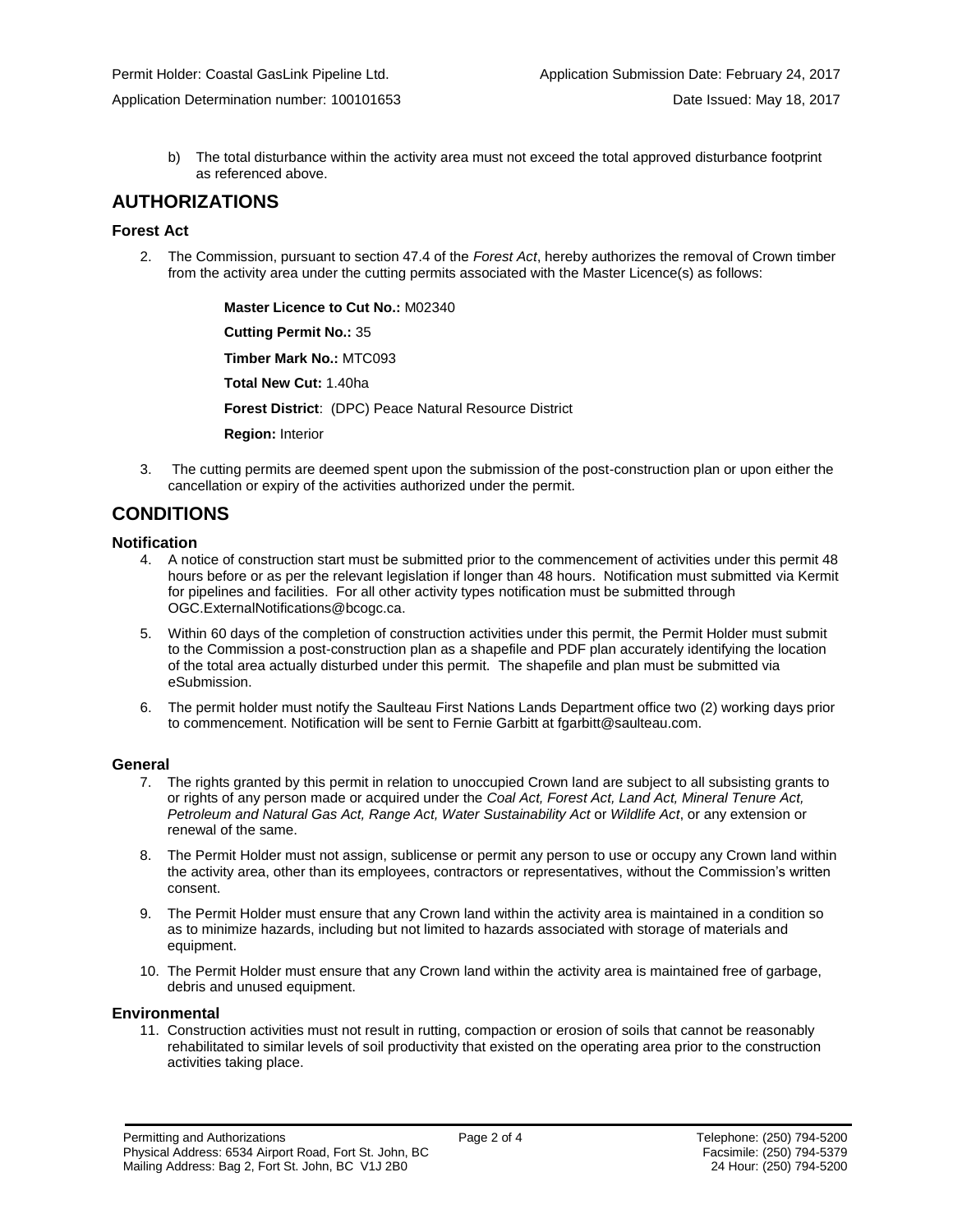12. Any temporary access must be constructed and maintained in a manner that provides for proper surface drainage, prevents pooling on the surface, and maintains slope integrity.

#### **Clearing**

- 13. The Permit Holder is permitted to fell any trees located on Crown land within 1.5 tree lengths of the activity area that are considered to be a safety hazard according to *Workers Compensation Act* regulations and must be felled in order to eliminate the hazard. Trees or portions of these trees that can be accessed from the activity area without causing damage to standing timber may be harvested.
- 14. The holder of the cutting permit must pay to the government, stumpage and any waste billing determined in accordance with the terms of this authorization.
- 15. The authorized cutting permit does not grant the Permit Holder the exclusive right to harvest Crown timber from the activity area. Authority to harvest some or all of the timber may be granted to other persons. The Permit Holder's right to harvest timber applies to any timber found on the site at the time they undertake harvesting activities.
- 16. All harvested Crown Timber must be marked with the cutting permit's associated Timber Mark.
- 17. Stumpage for Cutting Permit No.35 will be calculated in accordance with the Interior Appraisal Manual as amended from time to time.

### **Archaeology**

- 18. An AIA report must be submitted to the Commission as soon as practicable.
- 19. If artifacts, features, materials or things protected under section 13(2) of the Heritage Conservation Act are identified the permit holder must, unless the permit holder holds a permit under section 12 of the Heritage Conservation Act issued by the Commission in respect of that artifact, feature, material or thing:
	- a. immediately cease all work in the vicinity of the artifacts, features, materials or things;
	- b. immediately notify the Commission and the Archaeology Branch of the Ministry of Forests, Lands and Natural Resource Operations
	- c. refrain from resuming work in the vicinity of the artifacts, features, materials or things except in accordance with an appropriate mitigation plan that has been prepared in accordance with the Heritage Conservation Act and approved by the Archaeology Branch of the Ministry of Forests, Lands and Natural Resource Operations.

# **ACTIVITY SPECIFIC DETAILS PERMISSIONS, and CONDITIONS**

## **ROAD**

**Land Area Number:** 100002557 **Road Number:** 04362 **Road Type:** Long-Term - All-Weather

## **ACTIVITY DETAILS**

*All permissions for this activity are subject to the following conditions:*

#### **Road Conditions**

20. The Permit Holder will immediately effect, and keep in force insurance of an amount not less than \$1,000,000 protecting the Province, the Commission and the Permit Holder (without any rights of crossclaim or subrogation) against claims for personal injury, death, property damage, or third party liability claims arising from any accident or occurrence on the activity area.